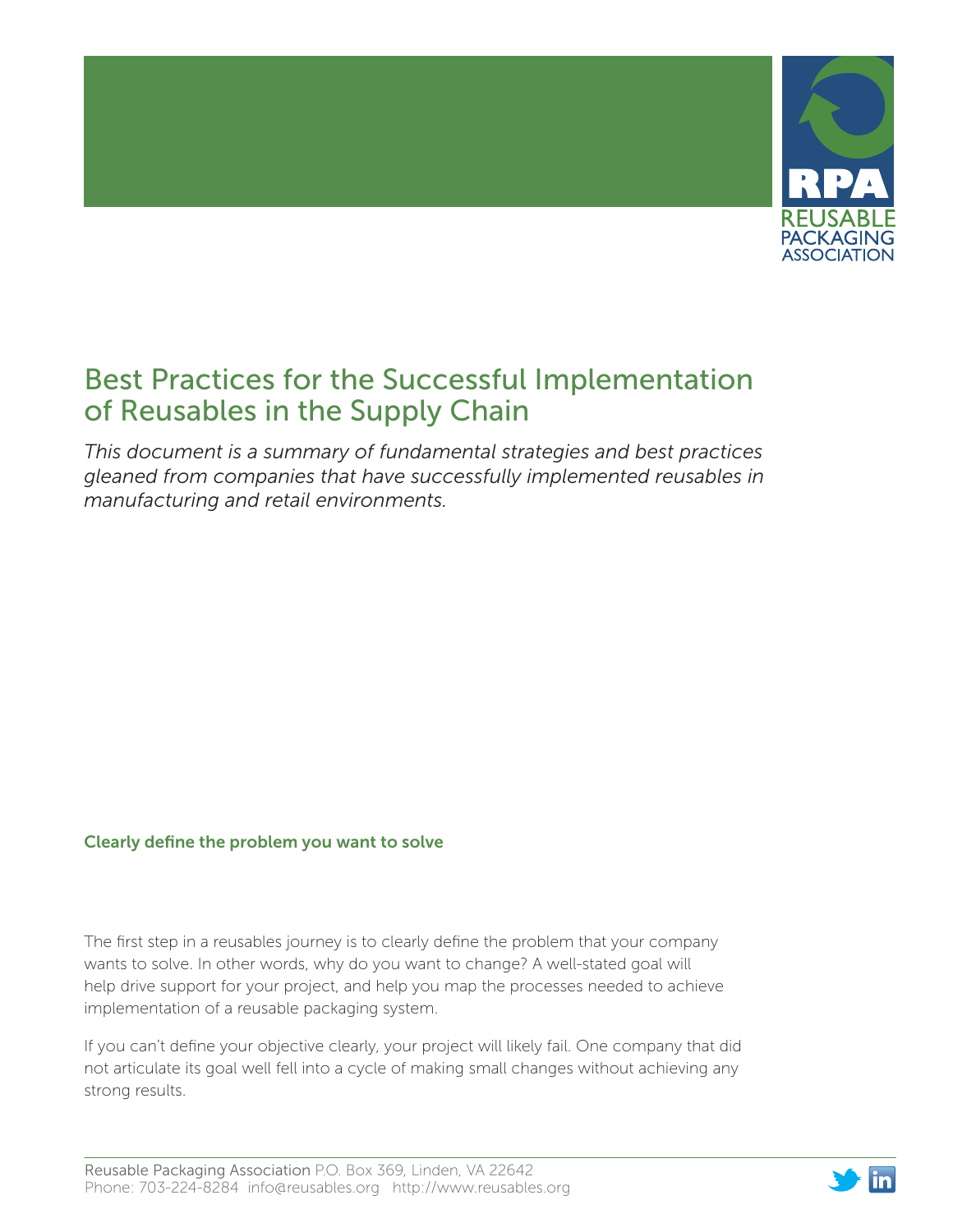

Common goals cited by users of reusables include:

- Reducing piece price cost
- Reducing damage to product
- Bringing in parts from suppliers in the highest density possible
- Reducing time or labor on the production line
- Keeping manufacturing as lean as possible
- Eliminating packaging waste including stretch wrapping and tape
- Eliminating skids
- Presenting parts more efficiently to assembly lines
- Reducing the number of touches on a part in material handling and/or on the assembly line
- Reducing transportation costs by allowing better cube
- Improving ergonomics
- Implementing fixed delivery routes by rightsizing of reusables

A retailer that has strong adoption throughout the supply chain stresses the importance of framing the need for reusables within an overarching company imperative that crosses all functions. "If we say it's about the environment, than someone says 'why does my department need to do that?' If it's about cost savings, then someone else says, 'where are the cost savings for my department?' If it's about milk and bread crates, then other departments don't see it as their responsibility. At our company, we understand that our reusables are about improving quality, and that concept applies to everyone."

The objective of delivering product without any damage consistently to retail stores can apply to any commodity, whether it is a food product or furniture, and regardless of where the item is being damaged: in production, delivery, or any other place in the supply chain.

To keep the objective of improving quality top of mind, the reusables project champion took photos of crushed corrugated boxes and the damage they caused to the products within them. He shared copies of the photos with everyone on the reusables change team and asked them to look at the images frequently to remind themselves of the project's objectives.

### BEST PRACTICE:

• Have an "actual and factual why" and support it with images and data.

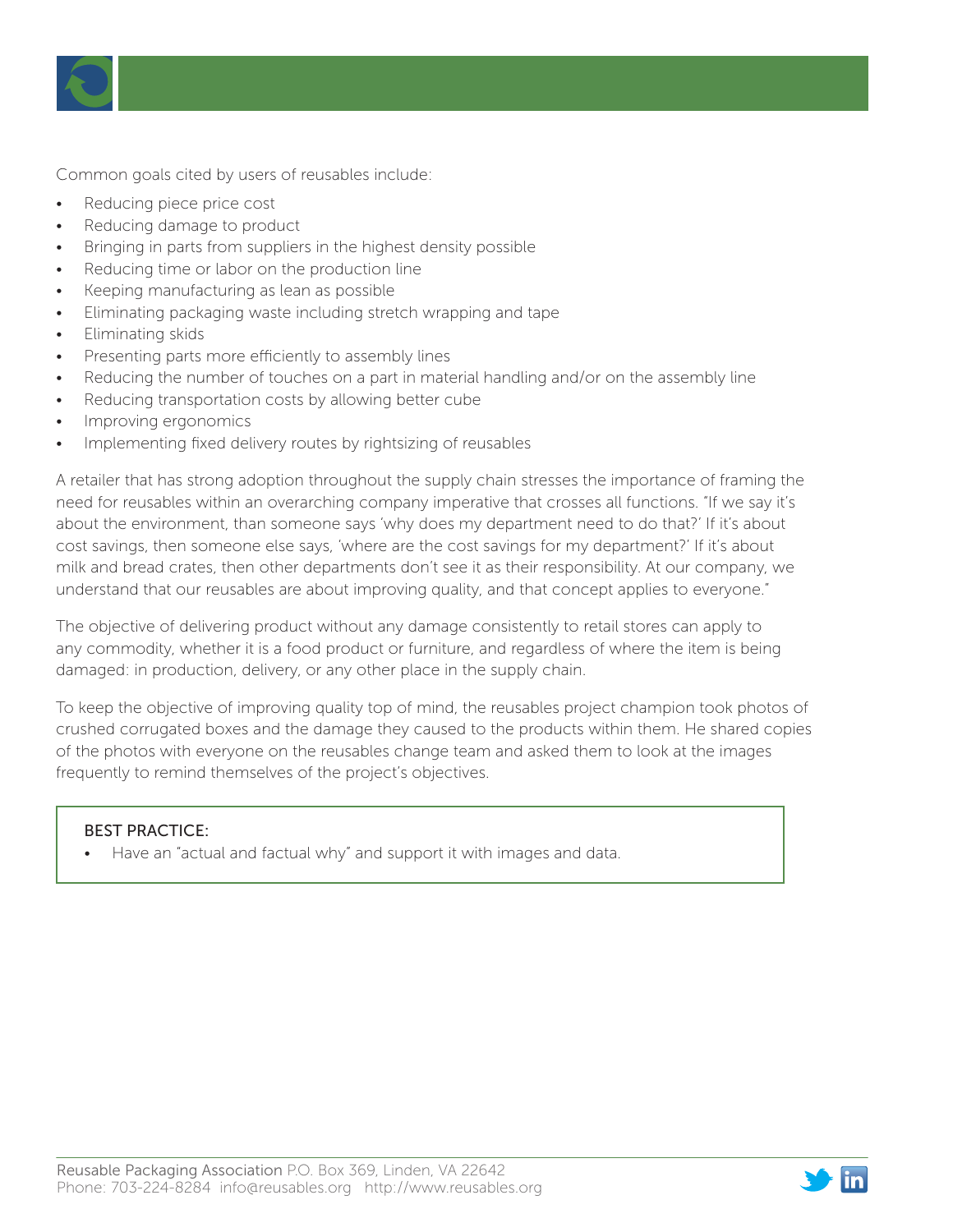# Form a cross-functional team and find a champion

Form a strong cross-functional team with representation from every department and supply chain member who will touch the reusable, including:

- Material handling
- **Operators**
- People on the line
- Parts suppliers
- **Production supervisors**
- Facilitators
- Conveyance operators
- **Distributors**
- Packaging engineers
- People at retail outlets
- Procurement
- Store operations
- Retail and shrink groups
- Risk management

The designated team leader needs to be a believer and champion of the reusables initiative. If this is the first implementation and/or it is on a wide scale and involves multiple suppliers, ideally the leader should be dedicated full time to the effort through implementation. A champion at an appliance manufacturer described his role as "sales person" during the 8-month process it took to convince purchasing, inbound logistics, and decentralized plant operations to support the reusables strategy.

The average time period for starting a reusables initiative and getting to implementation at a company that has never used reusables is about one year. For companies that are familiar with reusables and are expanding their use, leaders will spend significantly less time, about 5 percent of their day, supported by the efforts of a packaging engineer who will establish processes and systems.

### BEST PRACTICES:

- Ask the head of each department to identify a person in their area to be on the reusables team. This gives the manager the option of designating someone else, yet keeps their department involved.
- Don't underestimate the time that will be required of the champion.
- Ideally, the champion for the reusables initiative is someone who has control or at least influence with budgets and operations for transportation, material handling, and packaging.

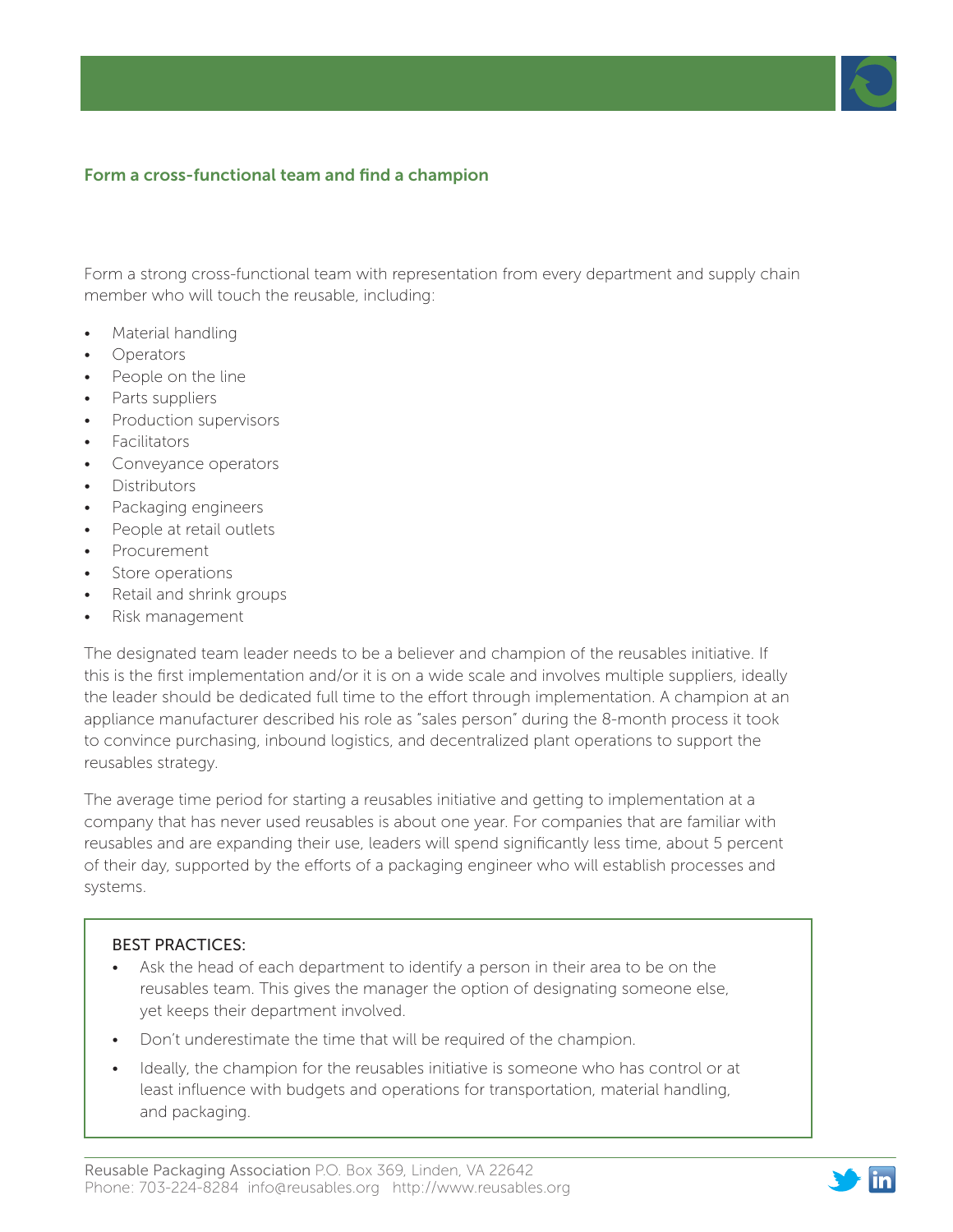

# Develop a holistic view of costs

Even though sustainability has become a corporate imperative, the widespread and effective adoption of reusables is often hampered by a lack of support from internal teams. Competing profit and loss centers are a barrier. Also, costs that resided elsewhere, like transportation, might be newly associated with the reusables program, making it appear that the initiative is increasing costs.

Overcoming these hurdles requires taking a holistic view of the supply chain in order to understand that costs gained in one area are more than offset by savings in another. This requires extensive data gathering and entering it into industry calculators.

One manufacturer planned to have suppliers buy the reusables and amortize the costs over time, adding the increased cost to the piece price. However, purchasing objected to the idea because their department's goal is to purchase pieces at the lowest price possible. The champion convinced purchasing to incorporate the price of expendables into each piece price, which hadn't happened before, to present an accurate picture of the actual cost. Additionally, the champion worked with purchasing to establish a minimum hurdle value to determine whether the return on reusables would be worth the company's time to work with an individual supplier. The company had estimated that it would take about \$2,000 in time and cost to help each supplier adopt the reusables program. The minimum hurdle value was set at a savings of \$17,000. Establishing the benchmark gave purchasing the confidence that the company's time and investment would result in substantial savings.

A reusables program, when looked at by function, could show an increase in one area, the transportation budget, for example. It may be necessary to increase the original budget for reusable containers to incorporate collapsible containers and analyze this against current and future fuel prices to determine the lowest overall cost. This sensitivity analysis allows the company to determine whether an increase in expenses drives the need for an increase in capital to keep total cost lower.

However, don't assume that transportation costs will increase. In the case of the retailer, inbound transportation to the DCs was cost neutral, and outbound transportation to retail stores gained a cost savings. The reusable containers provided a maximum cube for each pallet of product, requiring fewer pallets for store delivery. Fewer pallets means less loads to stores and transportation savings.

Companies that have already adopted a lean supply chain will have fewer barriers. Directors at these companies are already accustomed to reviewing overall results rather than looking only at the impact on a particular department.

#### BEST PRACTICE:

• Identify and include allies in your efforts. Likely allies will come from quality and risk/ personnel departments.

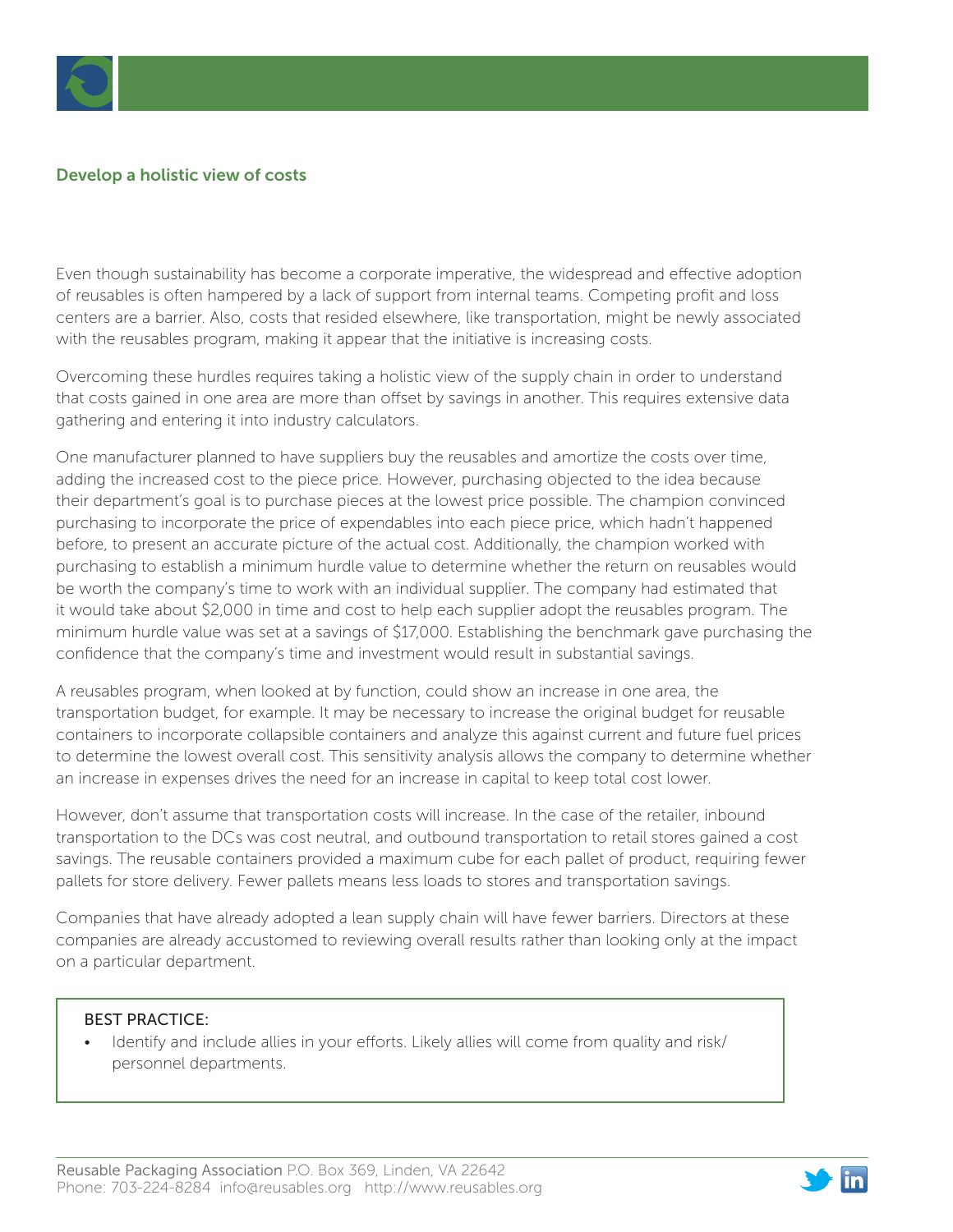

#### Map your current condition and educate as you go

Ongoing and frequent communications with team members are essential. At times, the entire group will meet. Other meetings will only include members of a particular loop. Working together, the team maps the current process from start to finish. One manufacturer strongly recommends that members of the team conduct what they call a "Go See It' where they walk through the supply chain and make sure their process map details every nuance. For example, they observe how the current corrugated containers with parts from suppliers are pulled off the truck. How many days are containers sitting on storage racks waiting for assembly? What kind of warehouse racking is it sitting in? How many parts are line operators picking up? How much time does the bailer spend with the disposable packaging?

The produce retailer took a similar approach with a different twist. The champion identified all internal business units that would be affected by the changes and met with them individually. These included heads of produce, DC operations, transportation, risk management, store ops, shrink and damage, and the chief supply chain officer. He went to their work environment and showed them empty reusable containers and started the conversation about the changes that would be required. He did a "show and tell" with each department, asking them to pick up the reusable, stack and de-stack it, and walk it through their current operations.

Next, the retail champion made personal visits to the grocery stores where the rollout would begin. He initiated the conversation by asking them where they were seeing the most product damage, and then explained how the reusables program would resolve the issue, and discussed how it would impact their operations.

As you map your current state, note instances where your reusable will have a positive impact that will increase its return in areas you hadn't considered, adding support to your business case. Examples at a manufacturer included eliminating a hilo on the production line and a bailer to break down empty disposables; both resulted in time savings. Other companies gained added benefits of decreased splinter injuries and back strains, and eliminated eye injuries caused by staples.

#### BEST PRACTICE:

• Gather as much input as possible during the discovery phase. It will save you considerable time and expense later in the process.

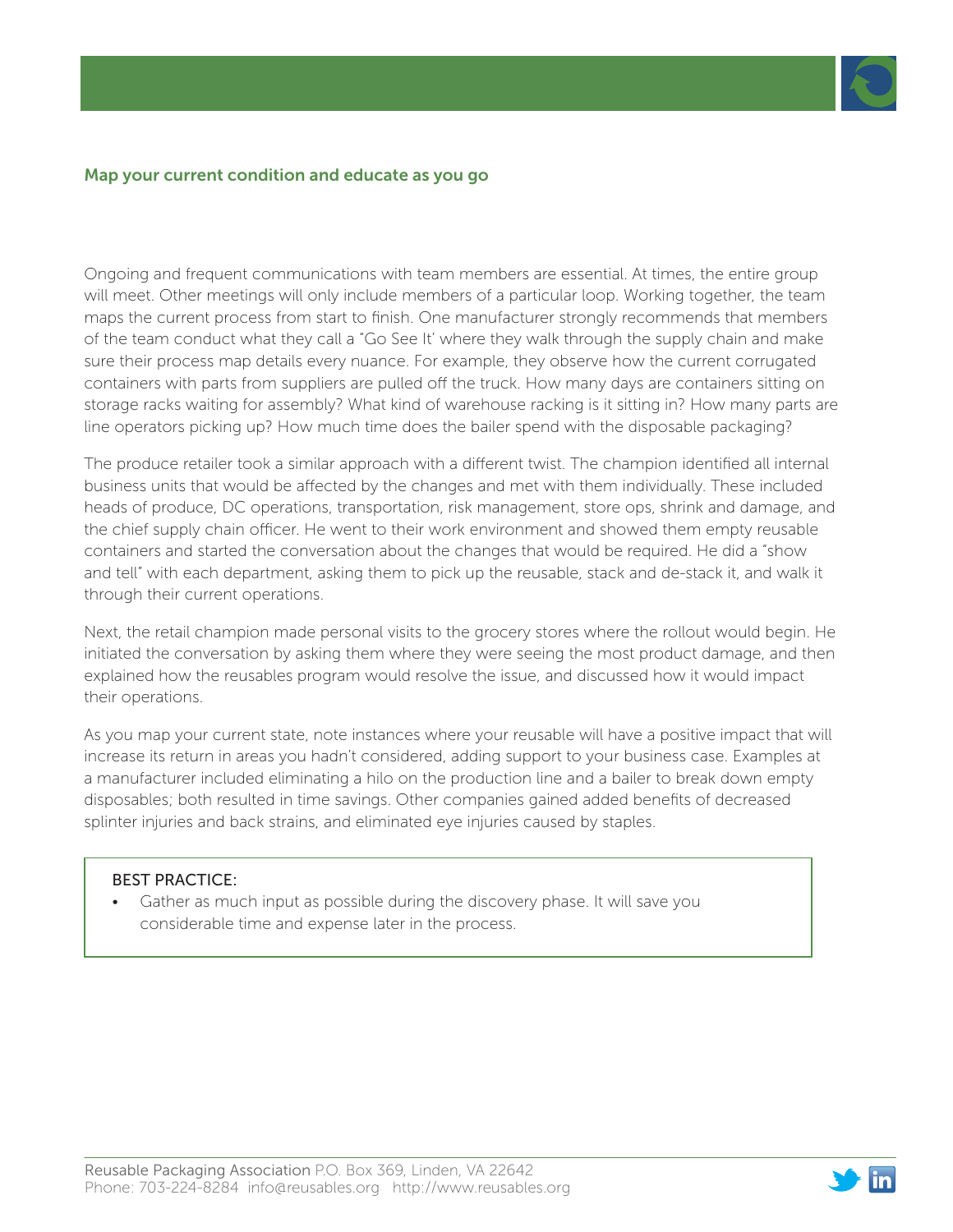

# Work closely with suppliers and retailers

It is equally critical to visit parts suppliers and create a detailed map of their part flow. The reusable product you choose needs to work in their system, and not be an added cost. Involving your suppliers to make sure the reusable will work in their system and gaining their buy-in ahead of time is crucial.

Emphasize that the reusables program will have a positive impact on the supplier, when that is the case. The grocery retailer visited its grower suppliers, some who were soured on the concept of reusables because of their experience with another retailer. The champion spent a year visiting each grower of wet leafy produce. He took them to retail outlets to see the damaged condition that their produce arrived in. Most were shocked and discouraged to see the amount of produce that was wasted.

The retailer used the growers' previous experience with reusables as a learning opportunity. He observed their current processes, and asked them to identify the pain points and suggestions for improvements. Later he walked the growers through the new processes, including assembly and palletizing.

The value of the in-person visit cannot be understated. It has two significant outcomes that affect the success of the program. One, the champion learns the processes necessary to make the reusables work in the growers' environment, and two, the retailer gains the buy-in of the individual growers.

The retailer took a similar approach with its retail outlets, visiting the individual stores that would be part of the pilot. The stores saw storage of the dirty reusable containers as an obstacle. The champion asked them for suggestions. They arrived at a decision to limit the reusables to one pallet footprint, stacking them 75 inches high. He then created and distributed a diagram showing employees how to collapse and stack the used containers on a pallet.

When there is no direct supplier benefit, it is still important to meet with suppliers to help them understand the upcoming changes and to communicate why you are making the change.

Don't overlook transportation during your pre-implementation planning. This information should be recorded in your "Go See It" so it can be referred to when designing your reusable solution. Having a good grasp of how trucks are loaded, the size of trucks being used, and quantities of parts on trucks is key to capturing any possible savings associated with moving toward reusables. Bring samples to your transportation partners to get them thinking about the potential impact on their processes, and ask for their input.

### BEST PRACTICE:

• When possible, relate the benefits gained by reusables to the suppliers' goals. An outcome of improved protection for the supplier's product resonates with most suppliers.

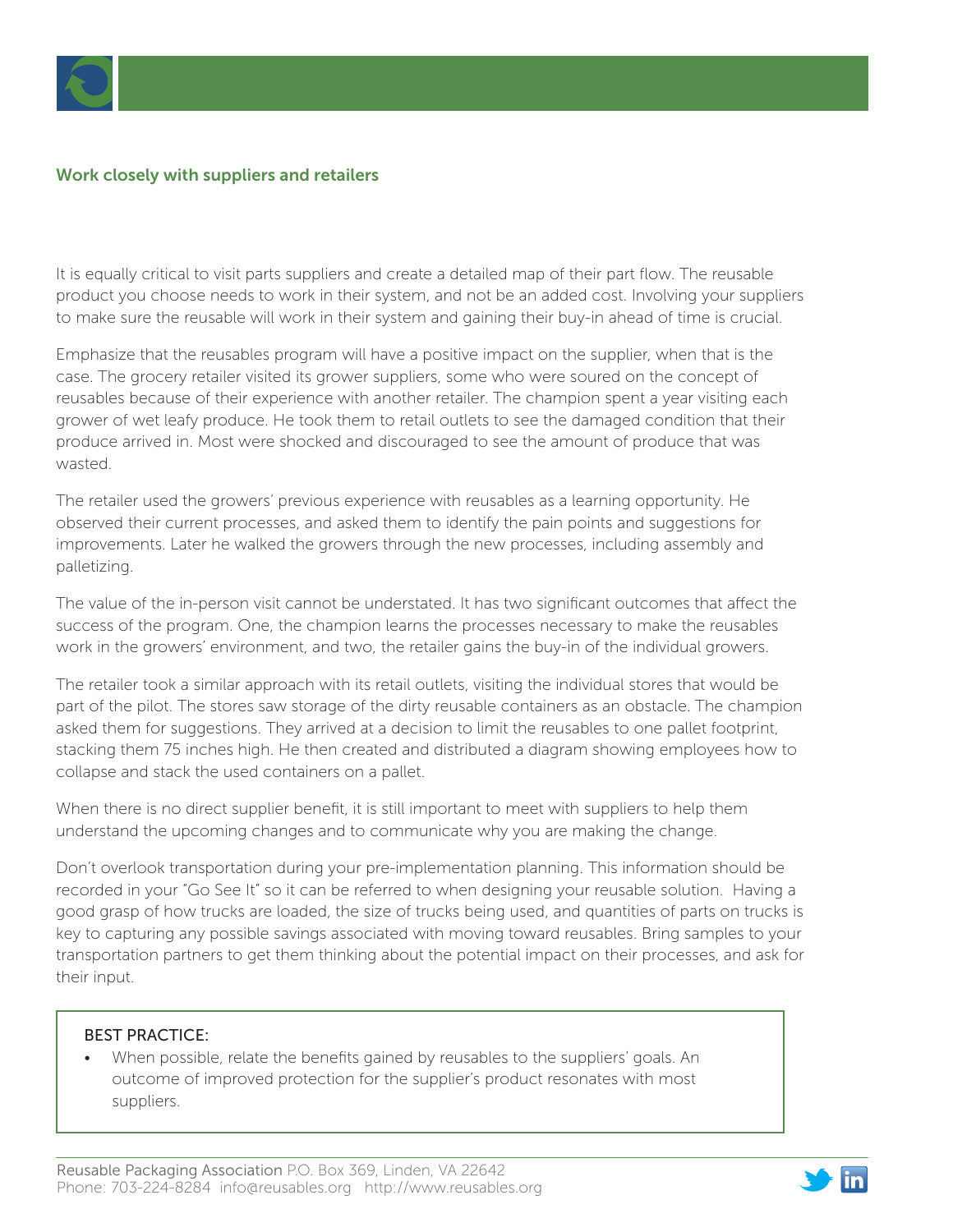# Create an ideal condition and map the changes it will require

After documenting the current condition, it's time to design the ideal condition and map the changes that will be required to get there. For some companies, this step takes place concurrently with the earlier stage of mapping the supply chain.

Examples of ideal conditions could include reducing time on the line and eliminating the movement of heavy of boxes from a skid to a roller. Then map out exactly what needs to happen to achieve those ideals – along with the changes that need to occur to accommodate the reusables – at each step in the supply chain. The revised supply chain mapping should address:

- Process changes that must happen
- Roles that are impacted
- New equipment needed or existing equipment no longer needed
- Process for moving the reusable on and off trailers
- Process for getting the reusables to and from the line
- Whether and when reusable will be moved by people and its impact on weight and other design features
- Forklift/pallet jack compatibility
- Conveyor compatibility
- Process for moving reusables in stores
- Locations for storing clean and dirty reusables at all stops throughout the supply chain
- Transportation requirements
- Maintenance and repair of reusables
- Sanitation of reusables
- Recycling reusables end of life

The selection and/or design of the reusable will likely be concurrent with the above steps. The actual reusable could be a custom or standard tote or pallet, dunnage, or a combination. The supplier of the reusable asset should be closely involved at this point. Ask for their input on aspects you might be overlooking, and for suggestions on design improvements that might add to the value of the reusable. In addition, you need to determine whether you are purchasing, leasing, or pooling your reusables.

The contents placed on the pallet or within a tote also will impact the design and choice of the reusable as well as supporting dunnage. Special consideration needs to be given to products that are fragile, perishable or have static.

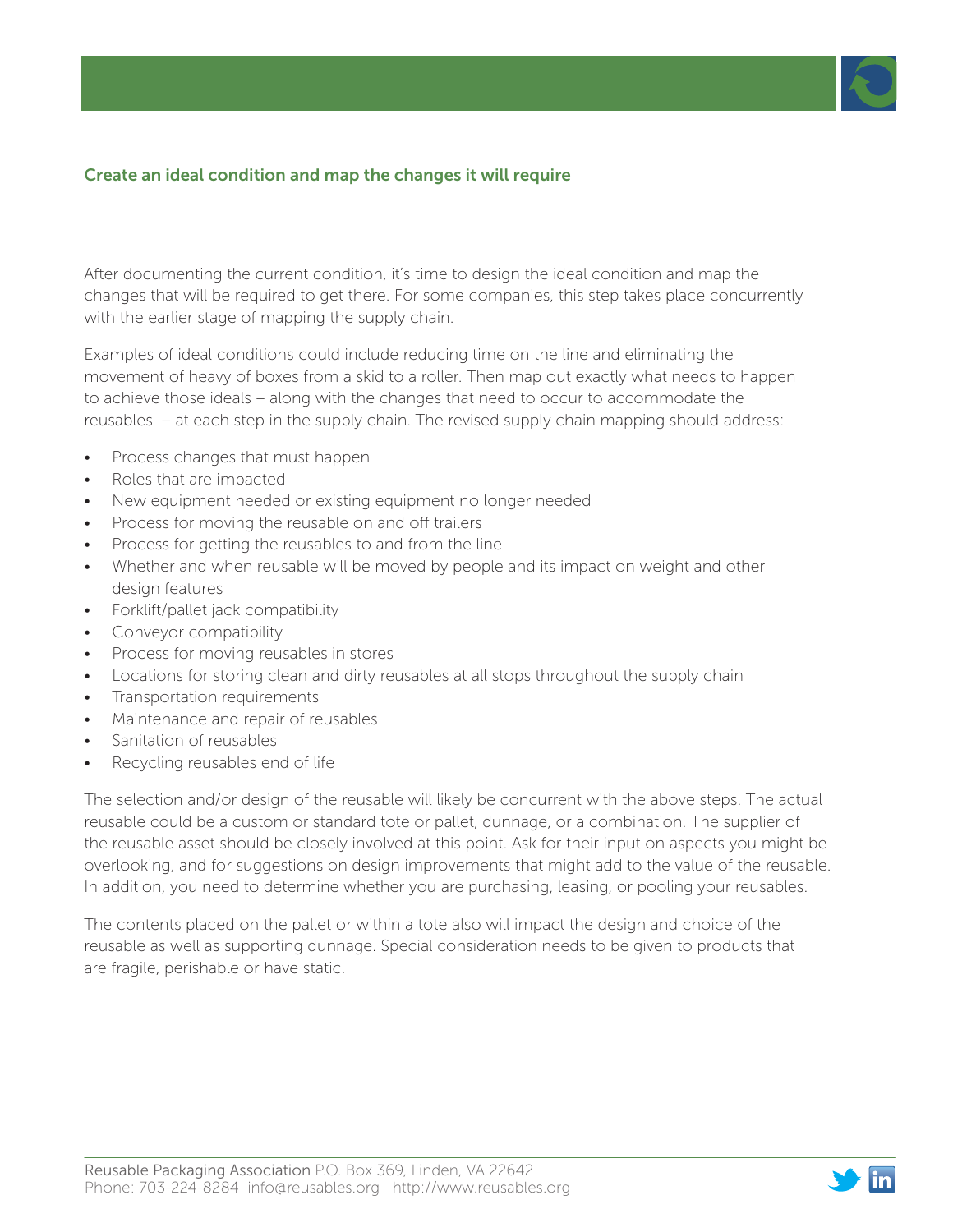

#### Review, test, and test some more

Once you have a reusable that fits your criteria, it's time to execute pilot and pre-production runs internally and with external members of the supply chain. A frequent pilot model is a dual process wherein the reusables are running through the supply chain at the same time as expendables. One manufacturer puts about 4 skids of the potential reusable through the system along with the current boxes, turning the samples around 5 to 7 times.

At all points, the team members need to review and consider all changes that need to be made to accommodate the reusable. It is likely that more changes will be identified than were initially captured in the process map.

It is essential that the leader of the initiative frequently visits players in the supply chain and ask for detailed feedback. Can employees lift the reusables without injury? Do forklifts fit the pallet? Do the containers move easily on pallets and conveyor systems? This is also the time to consider changes to the design of the reusable. For example, if parts need to be pulled out in sequence, consider adding an indicator on the reusable saying "start here". The champion must emphasize repeatedly to everyone involved that now is the time to identify issues and request changes; it is cost prohibitive and difficult to change reusables after they have been ordered.

The retail supply chain executed a dual process, providing each grower with a small quantity of containers. After a time, the growers visited the distribution center and retail environments to observe and discuss how the processes were working. The site visits gave everyone an opportunity to discuss and resolve issues. It also furthered buy-in: everyone could see the improvement in the quality of the produce that was being delivered to the stores in the reusables.

In advance of the pilot, the retailer alerted drivers that the processes would be slower during the test phase. Trucking companies carried 2 to 3 loads daily during the testing phase.

Test the actual process repeatedly. It's a lot easier to fix the problems upfront than it is to go back and alter a process or make changes to your reusables. Pulling your reusables after full-scale implementation is under way to make a modification, like adding a hole in a container, will be costly and disruptive.

Using a cost analysis, continually evaluate whether you are achieving your initial stated goal and how well.

#### BEST PRACTICES:

- When you've executed a successful pilot, require all stakeholders to sign off on the reusables initiative. The document demonstrates the stakeholders' support of moving forward and their approval to implement.
- Spend extra time on planning to get everything right up front.

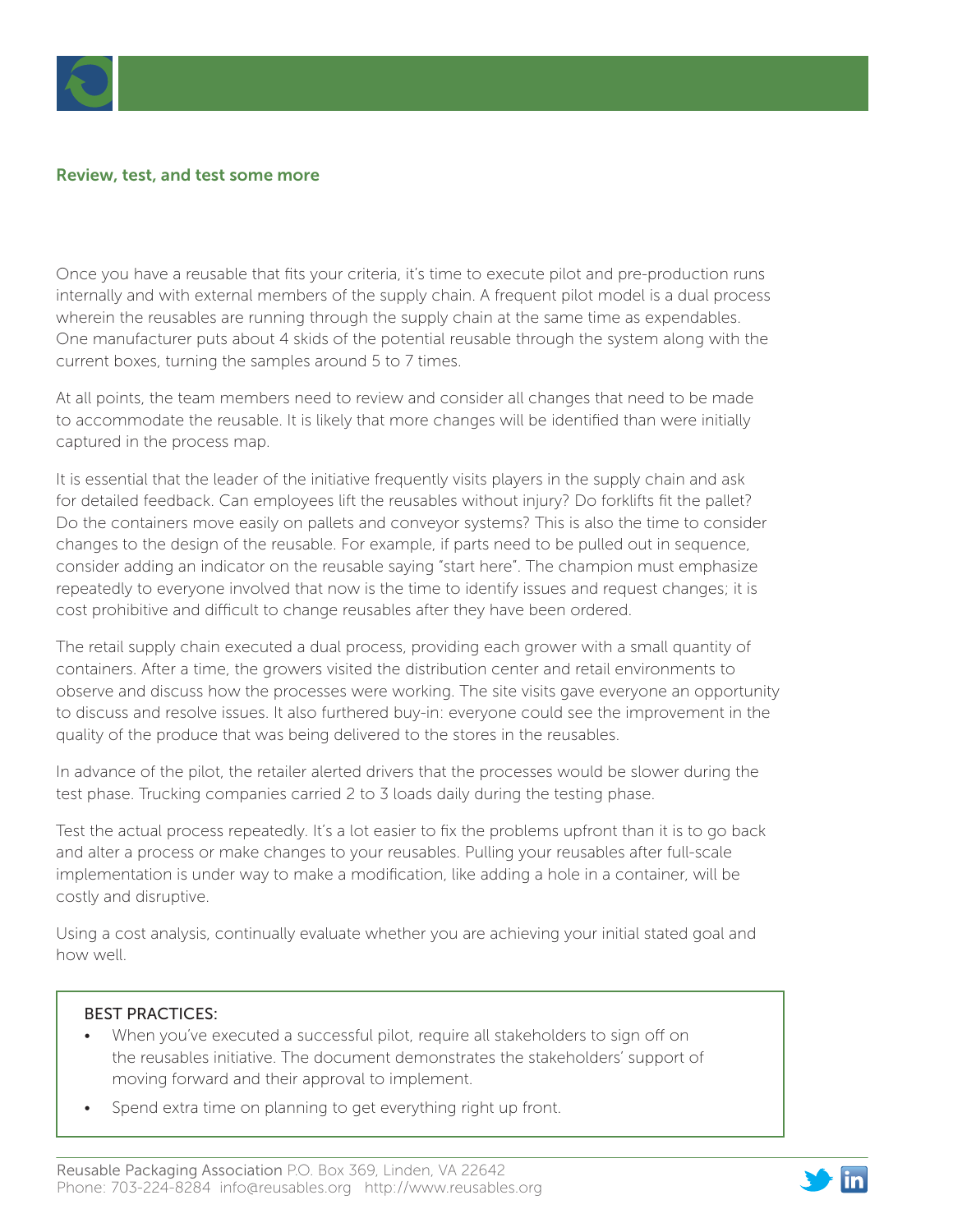

### Implementation

If a pilot has been successful, implementation is primarily an expansion of the steps. However, be aware that the training and communication that was done during the pilot must be repeated. The concept of reusables and the accompanying process changes are new to the remaining DCs, stores, and manufacturing plants that were not part of the pilot. Communicate repeatedly the reason for the change, provide training materials, and make the champion available for calls and on-site visits as needed.

The retail champion engaged a supervisor at the pilot DC to create a video for other DCs that showed the change in process for order selection. The video included communications about the reasons for the change and a name and number to call with questions. Growers received diagrams on how to pack and palletize the containers. The diagrams were laminated so they could be brought out to the fields.

Getting suppliers to fully adopt the new processes and keep reusables moving through the system are significant challenges. The best route for success is to work collaboratively with suppliers from the beginning, just as you did with internal stakeholders. Possibly, there is no added benefit to suppliers, but work with them to develop the simplest and best processes possible. It is also important to create a supplier manual that details agreements, definitions, and processes. The manuals should be fully comprehensive to provide clear expectations and include specifications and details about:

- Standard returnable containers
- Non-standard returnable containers
- Design expectations for dunnage
- Part orientation, material, layers, etc.
- Approval process
- Loop size
- Standard interfaces
- Rack stacking pins, fork pocket specifications, caster specifications, etc.
- Load securing including banding, seatbelts and/or stretch wrap
- Process for deviation of policy when reusables are not available
- Labeling requirements
- Roles and responsibilities for purchasing containers, maintenance of containers, and disposal of containers at the end of the program

Most suppliers are willing to support a company's reusables initiative. However, there will be occasions when a supplier is having process or pricing issues that require additional discussions.

#### BEST PRACTICES:

• Avoid pressure to rush the roll out. Remember that each new site is coming to the project without the benefit of previous communications and training. Rushing the roll out will ultimately slow down the overall implementation and give naysayers ammunition.

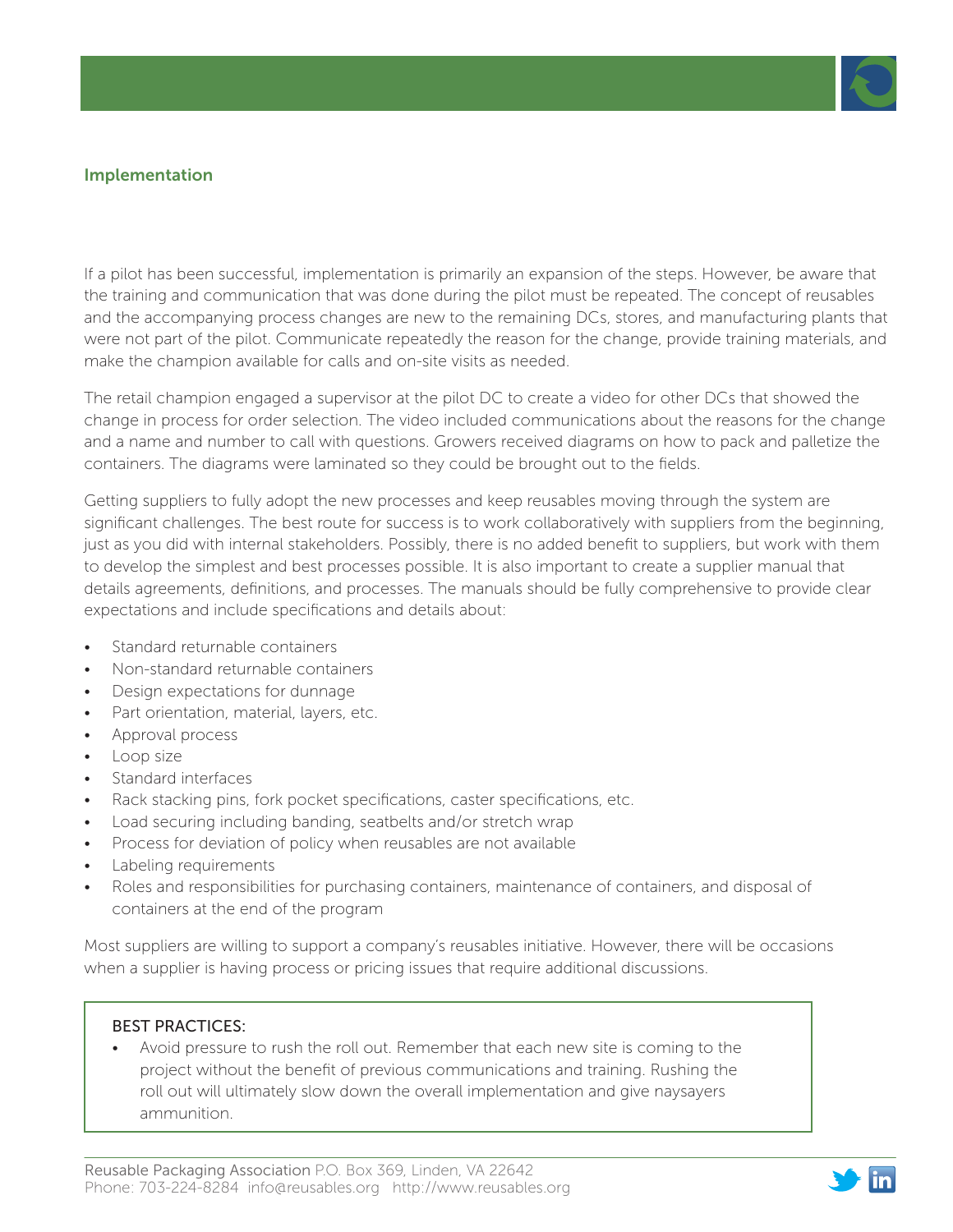

# BEST PRACTICES (Continued):

- When a supplier is unwilling, require them to complete a data form that shows their concerns based upon facts, and not assumptions or feelings. The forms should help the supplier understand the data points and help them see the impact of the reusable program. The form should address data points and issues about manpower, space, ergonomics, material presentation, and cost.
- Don't be too quick to grant an exception to a supplier. Otherwise you will be in a position of managing multiple systems to accommodate expendable and reusable packaging, resulting in added labor and inefficiencies.

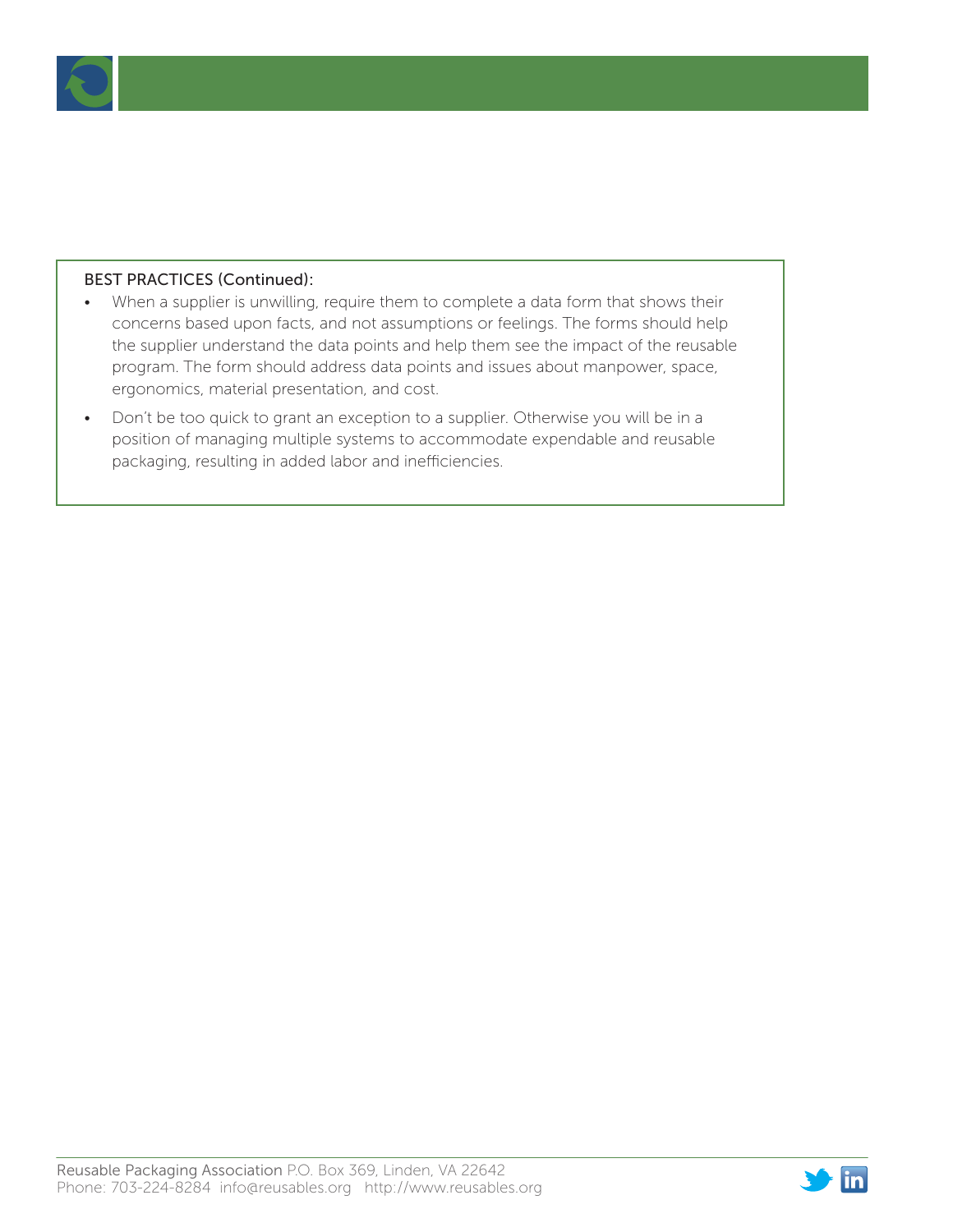# Calculate the loop

Having an adequate supply of reusables available to all parties in the supply chain requires understanding and enforcing dwell times. By minimizing dwell time, you increase the number of round trips per year and increase your ROI.

It is critical to work closely with suppliers to calculate and agree upon the number of reusables they will receive and their dwell times. This should be a collaborative and formal process. Some suppliers will want to do extended production runs, tying up their share of reusables for longer than the agreed upon period. When a supplier holds on to reusables for too long, they short the quantity available to another member in the supply chain, causing a disruptive ripple effect. Calculators are available on the RPA website (www.reusables.org) to help companies compute the required number of reusables. Also, having a signed agreement and supplier packaging manual in place gives the originating company a source document to turn to and enforce the dwell times.

One auto manufacturer learned that suppliers often underestimated the amount of top caps and pallets they would need. The manufacturer communicated to suppliers that orders would often be only 1 or 2 layers and that suppliers needed to purchase enough top caps and pallets to accommodate the less-than-a-pallet orders. After establishing that process, the manufacturer did not receive another call asking for funding for more top caps and pallets.

In addition to dwell times, factor in transit time and time for preparing and returning the container for reuse. Also, calculate the times and amount of containers that won't be available due to cleaning and repair.

If you miscalculate the quantity, a supplier will resort to cardboard and that will impact operations at the receiving end that is set up for reusables. Have a quantity of "safety stock": an excess amount of reusables on hand to avoid running out.

### BEST PRACTICES:

- Use a robust loop calculator to understand the total cost. What is the cost impact of purchasing 10 percent more containers versus a disrupted supply chain due to insufficient quantity?
- Have a signed agreement and supplier packaging manual in place. These tools give the originating company a source document to turn to and enforce dwell times with suppliers.
- Keep a quantity of expendables in stock that are the same size as your reusables for unforeseen issues, like a delayed truck or an unexpected production run.